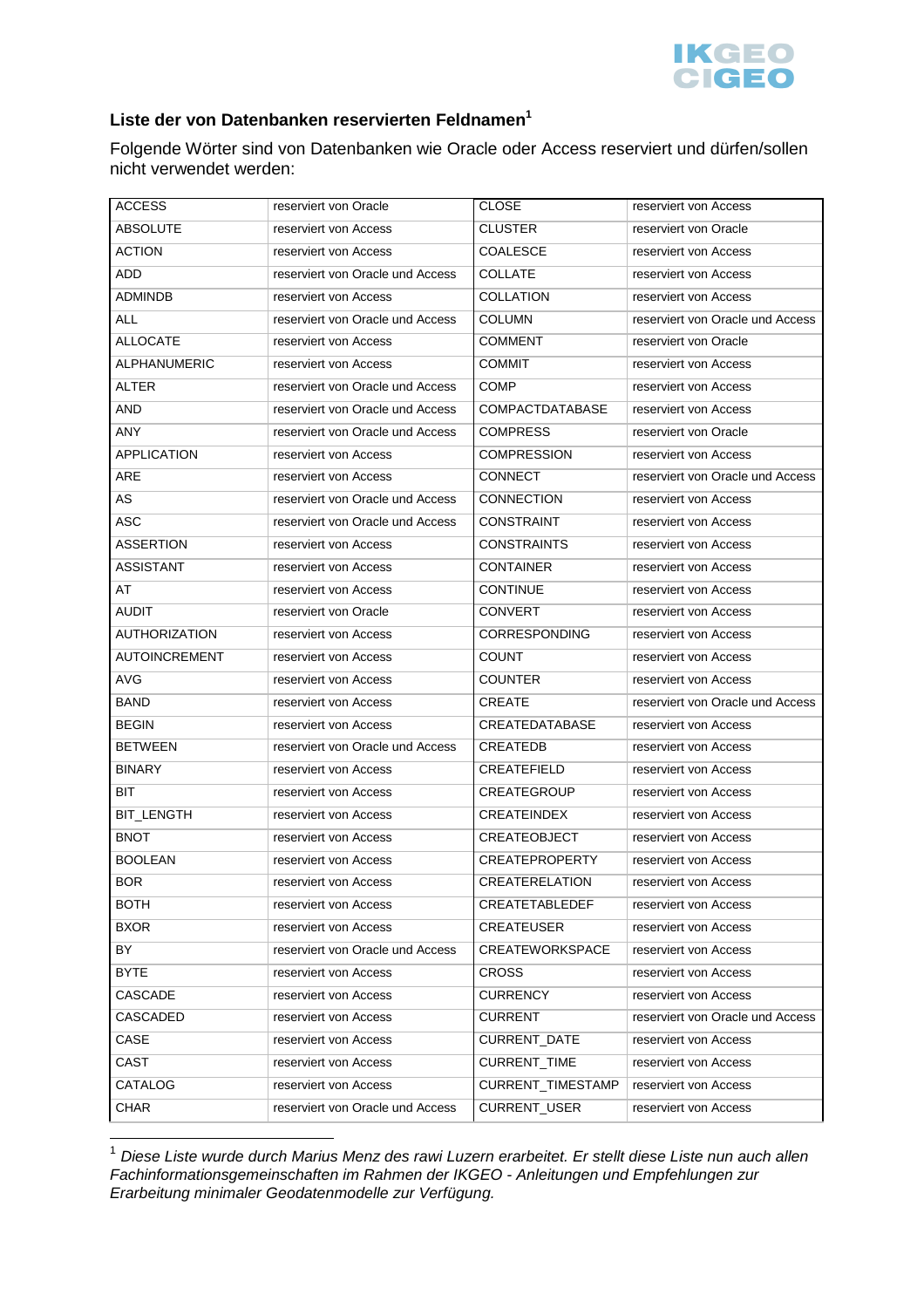

| CHAR_LENGTH             | reserviert von Access            | <b>CURRENTUSER</b> | reserviert von Access            |
|-------------------------|----------------------------------|--------------------|----------------------------------|
| <b>CHARACTER</b>        | reserviert von Access            | CURSOR             | reserviert von Access            |
| <b>CHARACTER LENGTH</b> | reserviert von Access            | <b>DATABASE</b>    | reserviert von Access            |
| <b>CHECK</b>            | reserviert von Oracle und Access | DATE               | reserviert von Oracle und Access |
| <b>DECIMAL</b>          | reserviert von Oracle und Access | <b>FORMS</b>       | reserviert von Access            |
| <b>DECLARE</b>          | reserviert von Access            | <b>FOUND</b>       | reserviert von Access            |
| <b>DEFAULT</b>          | reserviert von Oracle und Access | <b>FROM</b>        | reserviert von Oracle und Access |
| <b>DEFERRABLE</b>       | reserviert von Access            | <b>FULL</b>        | reserviert von Access            |
| <b>DEFERRED</b>         | reserviert von Access            | <b>FUNCTION</b>    | reserviert von Access            |
| <b>DELETE</b>           | reserviert von Oracle und Access | <b>GENERAL</b>     | reserviert von Access            |
| DESC                    | reserviert von Oracle und Access | GET                | reserviert von Access            |
| <b>DESCRIBE</b>         | reserviert von Access            | <b>GETOBJECT</b>   | reserviert von Access            |
| <b>DESCRIPTION</b>      | reserviert von Access            | <b>GETOPTION</b>   | reserviert von Access            |
| <b>DESCRIPTOR</b>       | reserviert von Access            | GLOBAL             | reserviert von Access            |
| <b>DIAGNOSTICS</b>      | reserviert von Access            | GO                 | reserviert von Access            |
| <b>DISALLOW</b>         | reserviert von Access            | <b>GOTO</b>        | reserviert von Access            |
| <b>DISCONNECT</b>       | reserviert von Access            | <b>GOTOPAGE</b>    | reserviert von Access            |
| <b>DISTINCT</b>         | reserviert von Oracle und Access | <b>GRANT</b>       | reserviert von Oracle und Access |
| <b>DISTINCTROW</b>      | reserviert von Access            | <b>GROUP</b>       | reserviert von Oracle und Access |
| <b>DOCUMENT</b>         | reserviert von Access            | GROUP BY           | reserviert von Access            |
| <b>DOMAIN</b>           | reserviert von Access            | GUID               | reserviert von Access            |
| <b>DOUBLE</b>           | reserviert von Access            | <b>HAVING</b>      | reserviert von Oracle und Access |
| DROP                    | reserviert von Oracle und Access | <b>HOUR</b>        | reserviert von Access            |
| <b>ECHO</b>             | reserviert von Access            | <b>IDENTIFIED</b>  | reserviert von Oracle            |
| <b>ELSE</b>             | reserviert von Oracle und Access | <b>IDENTITY</b>    | reserviert von Access            |
| <b>END</b>              | reserviert von Access            | <b>IDLE</b>        | reserviert von Access            |
| <b>END-EXEC</b>         | reserviert von Access            | <b>IEEEDOUBLE</b>  | reserviert von Access            |
| EQV                     | reserviert von Access            | <b>IEEESINGLE</b>  | reserviert von Access            |
| <b>ERROR</b>            | reserviert von Access            | IF                 | reserviert von Access            |
| <b>ESCAPE</b>           | reserviert von Access            | <b>IGNORE</b>      | reserviert von Access            |
| <b>EXCEPT</b>           | reserviert von Access            | <b>IMAGE</b>       | reserviert von Access            |
| <b>EXCEPTION</b>        | reserviert von Access            | <b>IMMEDIATE</b>   | reserviert von Oracle und Access |
| <b>EXCLUSIVE</b>        | reserviert von Oracle            | <b>IMP</b>         | reserviert von Access            |
| EXCLUSIVECONNECT        | reserviert von Access            | IN                 | reserviert von Oracle und Access |
| EXEC                    | reserviert von Access            | <b>INCREMENT</b>   | reserviert von Oracle            |
| <b>EXECUTE</b>          | reserviert von Access            | <b>INDEX</b>       | reserviert von Oracle und Access |
| <b>EXISTS</b>           | reserviert von Oracle und Access | <b>INDEXES</b>     | reserviert von Access            |
| <b>EXIT</b>             | reserviert von Access            | <b>INDICATOR</b>   | reserviert von Access            |
| <b>EXTERNAL</b>         | reserviert von Access            | <b>INHERITABLE</b> | reserviert von Access            |
| <b>EXTRACT</b>          | reserviert von Access            | <b>ININDEX</b>     | reserviert von Access            |
| <b>FALSE</b>            | reserviert von Access            | <b>INITIAL</b>     | reserviert von Oracle            |
| <b>FETCH</b>            | reserviert von Access            | <b>INITIALLY</b>   | reserviert von Access            |
| <b>FIELD</b>            | reserviert von Access            | <b>INNER</b>       | reserviert von Access            |
| <b>FIELDS</b>           | reserviert von Access            | <b>INPUT</b>       | reserviert von Access            |
| <b>FILE</b>             | reserviert von Oracle            | <b>INSENSITIVE</b> | reserviert von Access            |
| <b>FILLCACHE</b>        | reserviert von Access            | <b>INSERT</b>      | reserviert von Oracle und Access |
| <b>FIRST</b>            | reserviert von Access            | <b>INSERTTEXT</b>  | reserviert von Access            |
| <b>FLOAT</b>            | reserviert von Oracle und Access | INT                | reserviert von Access            |
| FLOAT4                  | reserviert von Access            | <b>INTEGER</b>     | reserviert von Oracle und Access |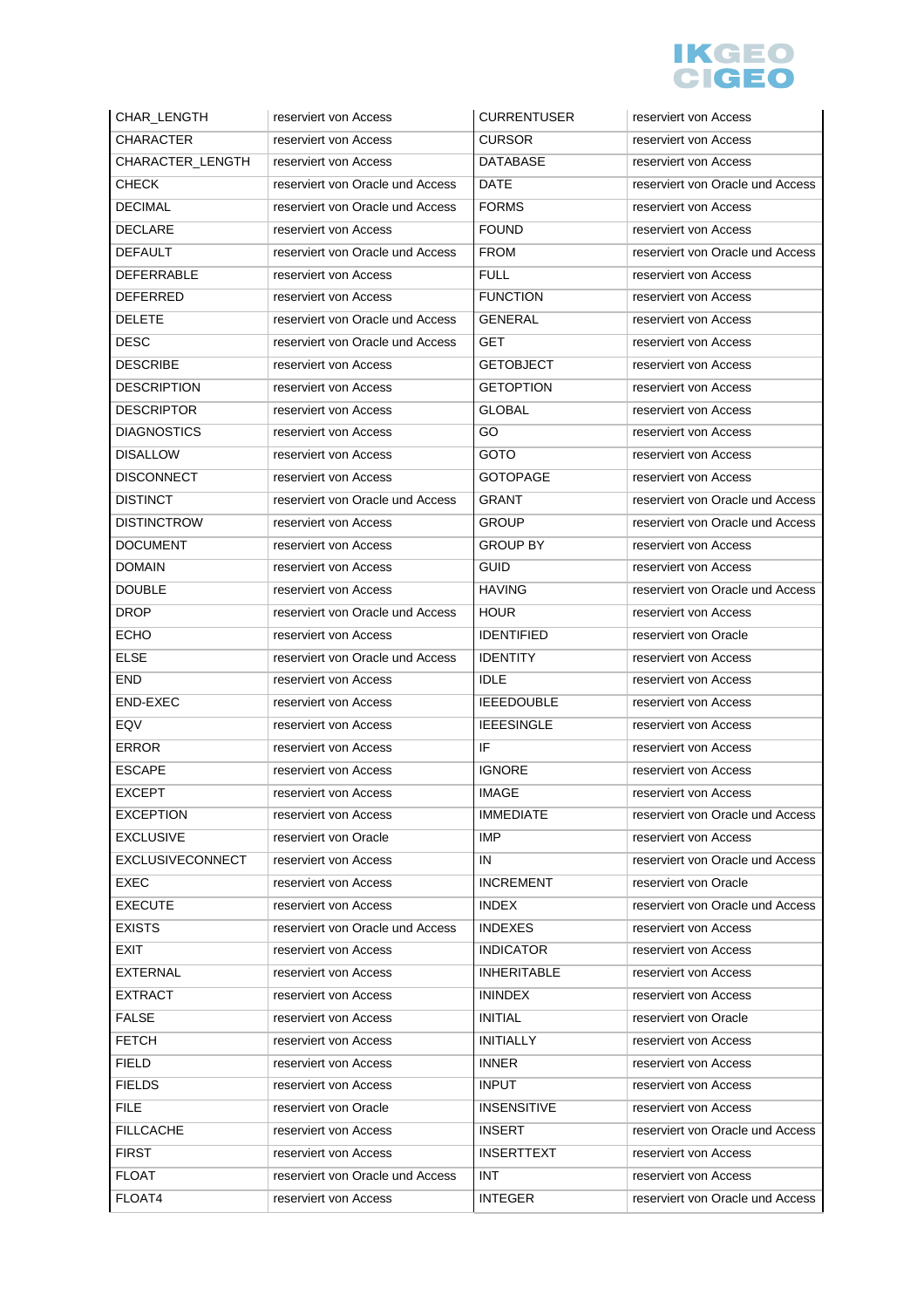

| FLOAT8                            | reserviert von Access                          | <b>INTEGER1</b>                     | reserviert von Access                          |
|-----------------------------------|------------------------------------------------|-------------------------------------|------------------------------------------------|
| <b>FOR</b>                        | reserviert von Oracle und Access               | INTEGER2                            | reserviert von Access                          |
| <b>FOREIGN</b>                    | reserviert von Access                          | INTEGER4                            | reserviert von Access                          |
| <b>FORM</b>                       | reserviert von Access                          | <b>INTERSECT</b>                    | reserviert von Oracle und Access               |
| <b>INTERVAL</b>                   | reserviert von Access                          | <b>NOTE</b>                         | reserviert von Access                          |
| <b>INTO</b>                       | reserviert von Oracle und Access               | <b>NOWAIT</b>                       | reserviert von Oracle                          |
| IS                                | reserviert von Oracle und Access               | <b>NULL</b>                         | reserviert von Oracle und Access               |
| <b>ISOLATION</b>                  | reserviert von Access                          | <b>NULLIF</b>                       | reserviert von Access                          |
| <b>JOIN</b>                       | reserviert von Access                          | <b>NUMBER</b>                       | reserviert von Oracle und Access               |
| KEY                               | reserviert von Access                          | <b>NUMERIC</b>                      | reserviert von Access                          |
| LANGUAGE                          | reserviert von Access                          | <b>OBJECT</b>                       | reserviert von Access                          |
| LAST                              | reserviert von Access                          | OCTET_LENGTH                        | reserviert von Access                          |
| LASTMODIFIED                      | reserviert von Access                          | OF                                  | reserviert von Oracle                          |
| <b>LEADING</b>                    | reserviert von Access                          | <b>OFF</b>                          | reserviert von Access                          |
| <b>LEFT</b>                       | reserviert von Access                          | <b>OFFLINE</b>                      | reserviert von Oracle                          |
| LEVEL                             | reserviert von Oracle und Access               | <b>OFOLEOBJECT</b>                  | reserviert von Access                          |
| LIKE                              | reserviert von Oracle und Access               | <b>OLEOBJECT</b>                    | reserviert von Access                          |
| LOCAL                             | reserviert von Access                          | ON                                  | reserviert von Oracle und Access               |
| <b>LOCK</b>                       | reserviert von Oracle                          | <b>ONLINE</b>                       | reserviert von Oracle                          |
| <b>LOGICAL</b>                    | reserviert von Access                          | ONONLY                              | reserviert von Access                          |
| LOGICAL1                          | reserviert von Access                          | OPEN                                | reserviert von Access                          |
| <b>LONG</b>                       | reserviert von Oracle und Access               | <b>OPENRECORDSET</b>                | reserviert von Access                          |
| LONGBINARY                        | reserviert von Access                          | <b>OPTION</b>                       | reserviert von Oracle und Access               |
| <b>LONGCHAR</b>                   | reserviert von Access                          | OR.                                 | reserviert von Oracle und Access               |
| <b>LONGTEXT</b>                   | reserviert von Access                          | <b>ORDER</b>                        | reserviert von Oracle und Access               |
|                                   |                                                |                                     |                                                |
| LOWER                             | reserviert von Access                          | <b>ORIENTATION</b>                  | reserviert von Access                          |
| <b>MACRO</b>                      | reserviert von Access                          | <b>ORORDER</b>                      | reserviert von Access                          |
| <b>MATCH</b>                      | reserviert von Access                          | <b>OUTER</b>                        | reserviert von Access                          |
| MAX                               | reserviert von Access                          | OUTPUT                              | reserviert von Access                          |
| <b>MAXEXTENTS</b>                 | reserviert von Oracle                          | <b>OVERLAPS</b>                     | reserviert von Access                          |
| <b>MEMO</b>                       | reserviert von Access                          | <b>OWNERACCESS</b>                  | reserviert von Access                          |
| <b>MIN</b>                        | reserviert von Access                          | PAD                                 | reserviert von Access                          |
| <b>MINUS</b>                      | reserviert von Oracle                          | PARAMETER                           | reserviert von Access                          |
| <b>MINUTE</b>                     | reserviert von Access                          | PARAMETERS                          | reserviert von Access                          |
| <b>MLSLABEL</b>                   | reserviert von Oracle                          | <b>PARTIAL</b>                      | reserviert von Access                          |
| <b>MOD</b>                        | reserviert von Access                          | PASSWORD                            | reserviert von Access                          |
| <b>MODE</b>                       | reserviert von Oracle                          | <b>PCTFREE</b>                      | reserviert von Oracle                          |
| <b>MODIFY</b>                     | reserviert von Oracle                          | <b>PERCENT</b>                      | reserviert von Access                          |
| <b>MODULE</b>                     | reserviert von Access                          | <b>PIVOT</b>                        | reserviert von Access                          |
| <b>MONEY</b>                      | reserviert von Access                          | <b>POSITION</b>                     | reserviert von Access                          |
| <b>MONTH</b>                      | reserviert von Access                          | <b>PRECISION</b>                    | reserviert von Access                          |
| <b>MOVE</b>                       | reserviert von Access                          | PREPARE                             | reserviert von Access                          |
| <b>NAME</b>                       | reserviert von Access                          | PRESERVE                            | reserviert von Access                          |
| <b>NAMES</b>                      | reserviert von Access                          | <b>PRIMARY</b>                      | reserviert von Access                          |
| <b>NATIONAL</b>                   | reserviert von Access                          | <b>PRIOR</b>                        | reserviert von Oracle und Access               |
| <b>NATURAL</b>                    | reserviert von Access                          | <b>PRIVILEGES</b>                   | reserviert von Oracle und Access               |
| <b>NCHAR</b>                      | reserviert von Access                          | <b>PROC</b>                         | reserviert von Access                          |
| <b>NEWPASSWORD</b><br><b>NEXT</b> | reserviert von Access<br>reserviert von Access | <b>PROCEDURE</b><br><b>PROPERTY</b> | reserviert von Access<br>reserviert von Access |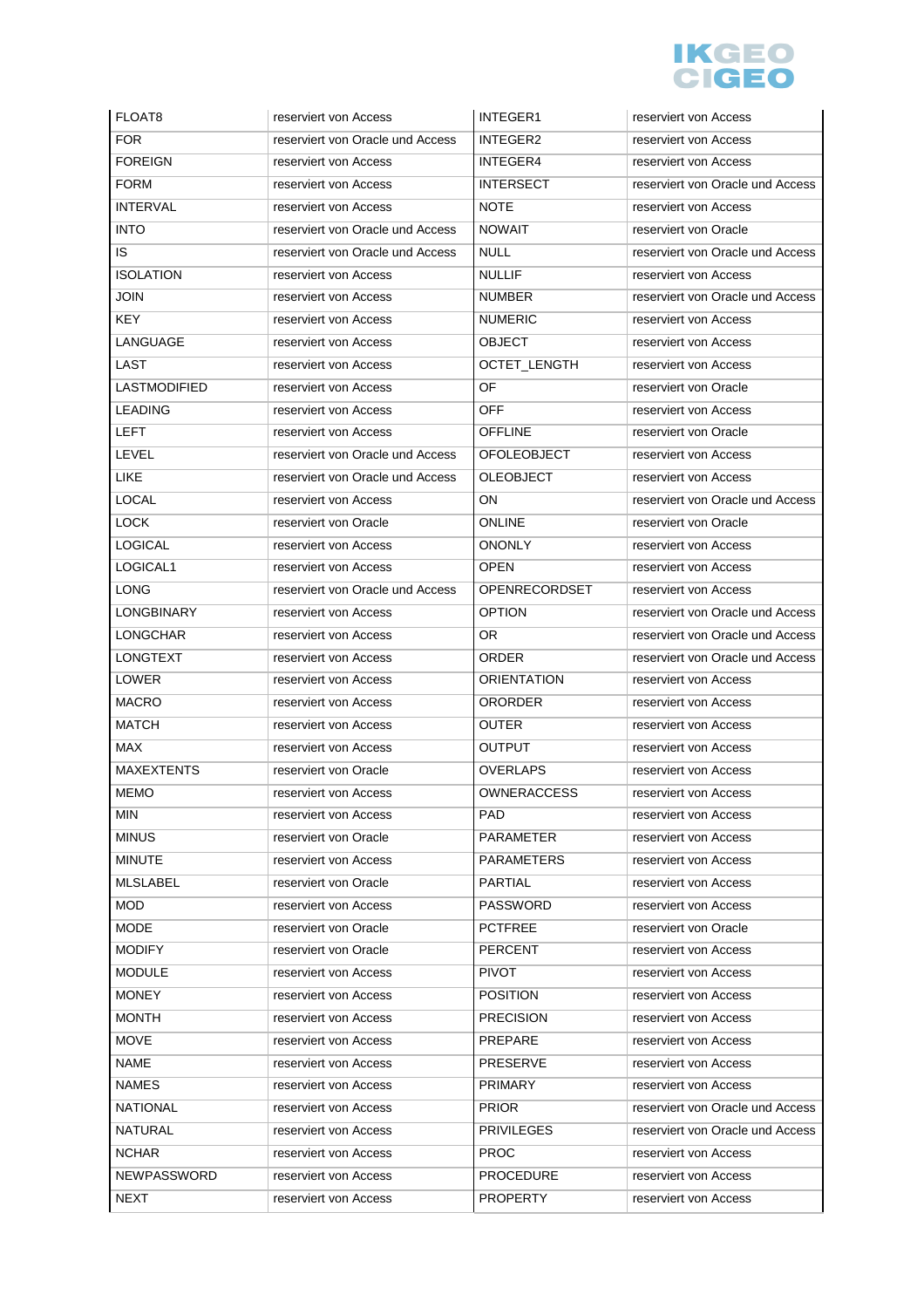

| NO.                     | reserviert von Access            | <b>PUBLIC</b>           | reserviert von Oracle und Access |
|-------------------------|----------------------------------|-------------------------|----------------------------------|
| <b>NOAUDIT</b>          | reserviert von Oracle            | <b>QUERIES</b>          | reserviert von Access            |
| <b>NOCOMPRESS</b>       | reserviert von Oracle            | <b>QUERY</b>            | reserviert von Access            |
| <b>NOT</b>              | reserviert von Oracle und Access | QUIT                    | reserviert von Access            |
| <b>RAW</b>              | reserviert von Oracle            | <b>SQLSTATE</b>         | reserviert von Access            |
| <b>READ</b>             | reserviert von Access            | <b>START</b>            | reserviert von Oracle            |
| REAL                    | reserviert von Access            | <b>STDEV</b>            | reserviert von Access            |
| <b>RECALC</b>           | reserviert von Access            | <b>STDEVP</b>           | reserviert von Access            |
| RECORDSET               | reserviert von Access            | <b>STRING</b>           | reserviert von Access            |
| <b>REFERENCES</b>       | reserviert von Access            | <b>SUBSTRING</b>        | reserviert von Access            |
| REFRESH                 | reserviert von Access            | <b>SUCCESSFUL</b>       | reserviert von Oracle            |
| <b>REFRESHLINK</b>      | reserviert von Access            | SUM                     | reserviert von Access            |
| <b>REGISTERDATABASE</b> | reserviert von Access            | <b>SYNONYM</b>          | reserviert von Oracle            |
| <b>RELATION</b>         | reserviert von Access            | <b>SYSDATE</b>          | reserviert von Oracle            |
| RELATIVE                | reserviert von Access            | SYSTEM_USER             | reserviert von Access            |
| <b>RENAME</b>           | reserviert von Oracle            | <b>TABLE</b>            | reserviert von Oracle und Access |
| REPAINT                 | reserviert von Access            | TABLEDEF                | reserviert von Access            |
| <b>REPAIRDATABASE</b>   | reserviert von Access            | <b>TABLEDEFS</b>        | reserviert von Access            |
| <b>REPORT</b>           | reserviert von Access            | <b>TABLEID</b>          | reserviert von Access            |
| <b>REPORTS</b>          | reserviert von Access            | <b>TEMPORARY</b>        | reserviert von Access            |
| <b>REQUERY</b>          | reserviert von Access            | TEXT                    | reserviert von Access            |
| <b>RESOURCE</b>         | reserviert von Oracle            | THEN                    | reserviert von Oracle und Access |
| <b>RESTRICT</b>         | reserviert von Access            | <b>TIME</b>             | reserviert von Access            |
| <b>REVOKE</b>           | reserviert von Oracle und Access | <b>TIMESTAMP</b>        | reserviert von Access            |
| RIGHT                   | reserviert von Access            | TIMEZONE_HOUR           | reserviert von Access            |
| <b>ROLLBACK</b>         | reserviert von Access            | TIMEZONE_MINUTE         | reserviert von Access            |
| <b>ROW</b>              | reserviert von Oracle            | TO                      | reserviert von Oracle und Access |
| <b>ROWID</b>            | reserviert von Oracle            | TOP                     | reserviert von Access            |
| <b>ROWNUM</b>           | reserviert von Oracle            | <b>TRAILING</b>         | reserviert von Access            |
| <b>ROWS</b>             | reserviert von Oracle und Access | <b>TRANSACTION</b>      | reserviert von Access            |
| <b>SCHEMA</b>           | reserviert von Access            | <b>TRANSFORM</b>        | reserviert von Access            |
| <b>SCREEN</b>           | reserviert von Access            | <b>TRANSLATE</b>        | reserviert von Access            |
| <b>SCROLL</b>           | reserviert von Access            | <b>TRANSLATION</b>      | reserviert von Access            |
| <b>SECOND</b>           | reserviert von Access            | TRIGGER                 | reserviert von Oracle            |
| <b>SECTION</b>          | reserviert von Access            | TRIM                    | reserviert von Access            |
| <b>SELECT</b>           | reserviert von Oracle und Access | TRUE                    | reserviert von Access            |
| <b>SELECTSCHEMA</b>     | reserviert von Access            | <b>TYPE</b>             | reserviert von Access            |
| <b>SELECTSECURITY</b>   | reserviert von Access            | <b>UID</b>              | reserviert von Oracle            |
| <b>SESSION</b>          | reserviert von Oracle und Access | <b>UNION</b>            | reserviert von Oracle und Access |
| SESSION_USER            | reserviert von Access            | <b>UNIQUE</b>           | reserviert von Oracle und Access |
| SET                     | reserviert von Oracle und Access | <b>UNIQUEIDENTIFIER</b> | reserviert von Access            |
| <b>SETFOCUS</b>         | reserviert von Access            | <b>UNKNOWN</b>          | reserviert von Access            |
| <b>SETOPTION</b>        | reserviert von Access            | <b>UPDATE</b>           | reserviert von Oracle und Access |
| SHARE                   | reserviert von Oracle            | <b>UPDATEIDENTITY</b>   | reserviert von Access            |
| <b>SHORT</b>            | reserviert von Access            | <b>UPDATEOWNER</b>      | reserviert von Access            |
| <b>SINGLE</b>           | reserviert von Access            | <b>UPDATESECURITY</b>   | reserviert von Access            |
| <b>SIZE</b>             | reserviert von Oracle und Access | <b>UPPER</b>            | reserviert von Access            |
| <b>SMALLINT</b>         | reserviert von Oracle und Access | <b>USAGE</b>            | reserviert von Access            |
| SOME                    | reserviert von Access            | <b>USER</b>             | reserviert von Oracle und Access |